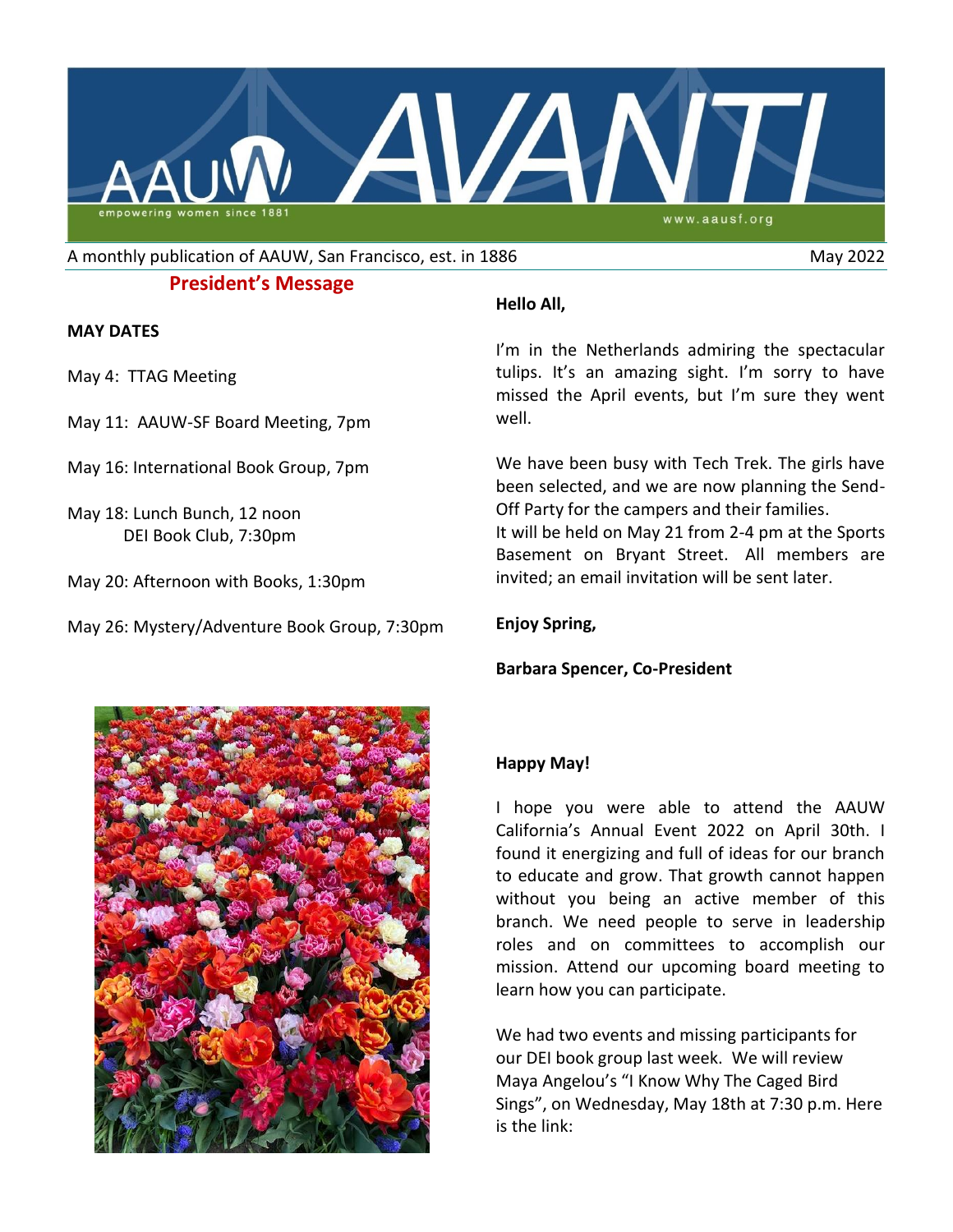# [https://us02web.zoom.us/j/87462052410?pwd=Tj](https://us02web.zoom.us/j/87462052410?pwd=Tjc4ZVU1bUdCZnVxRWtzUzZTNjhEdz09%20) [c4ZVU1bUdCZnVxRWtzUzZTNjhEdz09](https://us02web.zoom.us/j/87462052410?pwd=Tjc4ZVU1bUdCZnVxRWtzUzZTNjhEdz09%20)

Originally, I was going to delay our meeting further, and I decided to take a break and go to Cancun in a week, so we will meet on May 18th.

## **Afternoons With Books**

**When: Friday, May 20, at 1:30 pm Where:** Zoom **What: Rebecca, by Daphne Du Maurier Moderator:** Anni Puckett Zoom coordinator: **Michelle Mammini**

### **International Book Group**

**When: Monday May 16, at 7:00 pm Where:** Zoom **Book/Author: Normal People, by Sally Rooney Zoom Coordinator: Barbara Spencer**

Please RSVP to Barbara

# **Mystery/Adventure**

**Date: May 26, at 7:30 PM. Book & Author: The Venice Sketchbook, A Novel, by Rhys Bowen Reviewer:** Joanne Mandell **To receive Zoom link RSVP:** Elaine

# **Lunch Bunch**

#### **Date**: **Wednesday, May 18, 12 Noon**

**Where**: Greens Restaurant (vegetarian) 2 Marina Boulevard, Fort Mason Building A 415-771-6222 Please **RSVP** to

### **Tech Trek**

#### **Tech Trek Party Time**

We have chosen our 15 campers and it is time for us all to meet them. It is also time for our 2022 campers to meet each other and their parents to get updated information about their daughter's assigned camp.

## **We are meeting at Sport's Basement at their new Stonestown site at 2 PM until 4PM.**

Five of ten of the girls will be attending residential camps at CSU-Fresno and UC Davis, 5 girls each camp. The other 5 girls will be attending a virtual camp at home. They will receive hands on activities and follow the same curriculum as the on campus girls. It will be our first year using the virtual format to enable us to send our usual 15 campers.

Thank you,

Congratulations to Shannon Lee, one of our Tech Trek Alumnae, for her presentation for Earth Day on 4/23/2022. It was entitled Our Earth Our Home. She presented many scientific backed facts about global warming and steps we can take to slow it down. It was well done and gave me some ideas of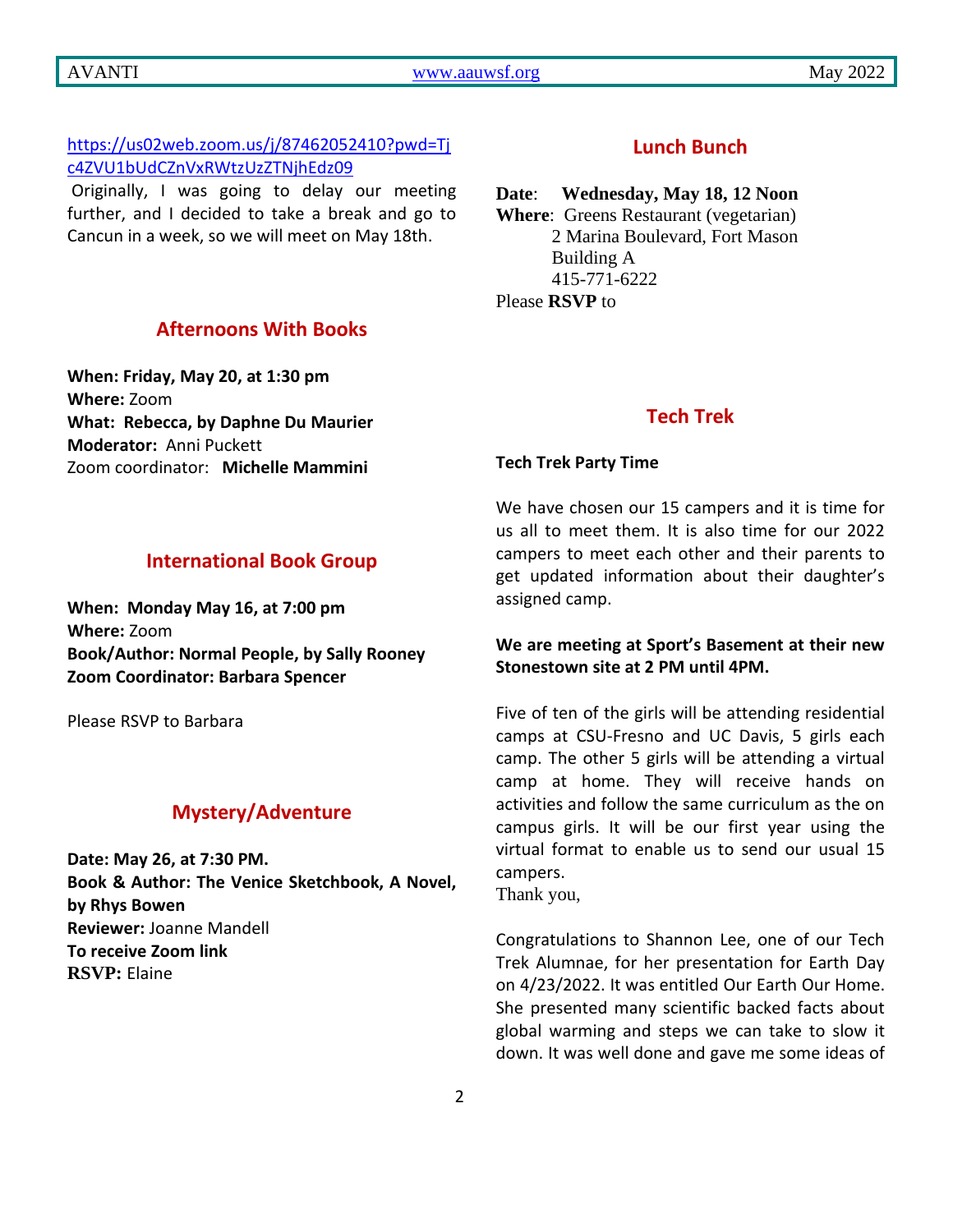how I can do my part. Shannon graduated with a B.A. in Environmental Policy from UCSD. She is employed in her field of study.

**Elaine Butler, Tech Trek Coordinator**

# **Our Branch Exhibits at the Bay Area Science Festival April 24, 2022**



Tori Tran, UCSF graduate student volunteering at our booth, with Mary Renner and Mary Suter. Mary S, a long time docent volunteer at CalAcademy, dedicated her morning to helping children visiting our booth with a fun and colorful kids craft: making butterfly rings!



Mini talk show with Ryanne Ramadan and UCSF neuroscientist volunteers (Ryanne, second from left in the group, is a 2019 AAUW Fund recipient, and speaker at our BASF online panel on STEM Careers & Society on April 23).



Ryanna Ramadan and Preeya Khanna, postdoc at UCSF, demonstrate their medical devices to a curious kid fascinated by science.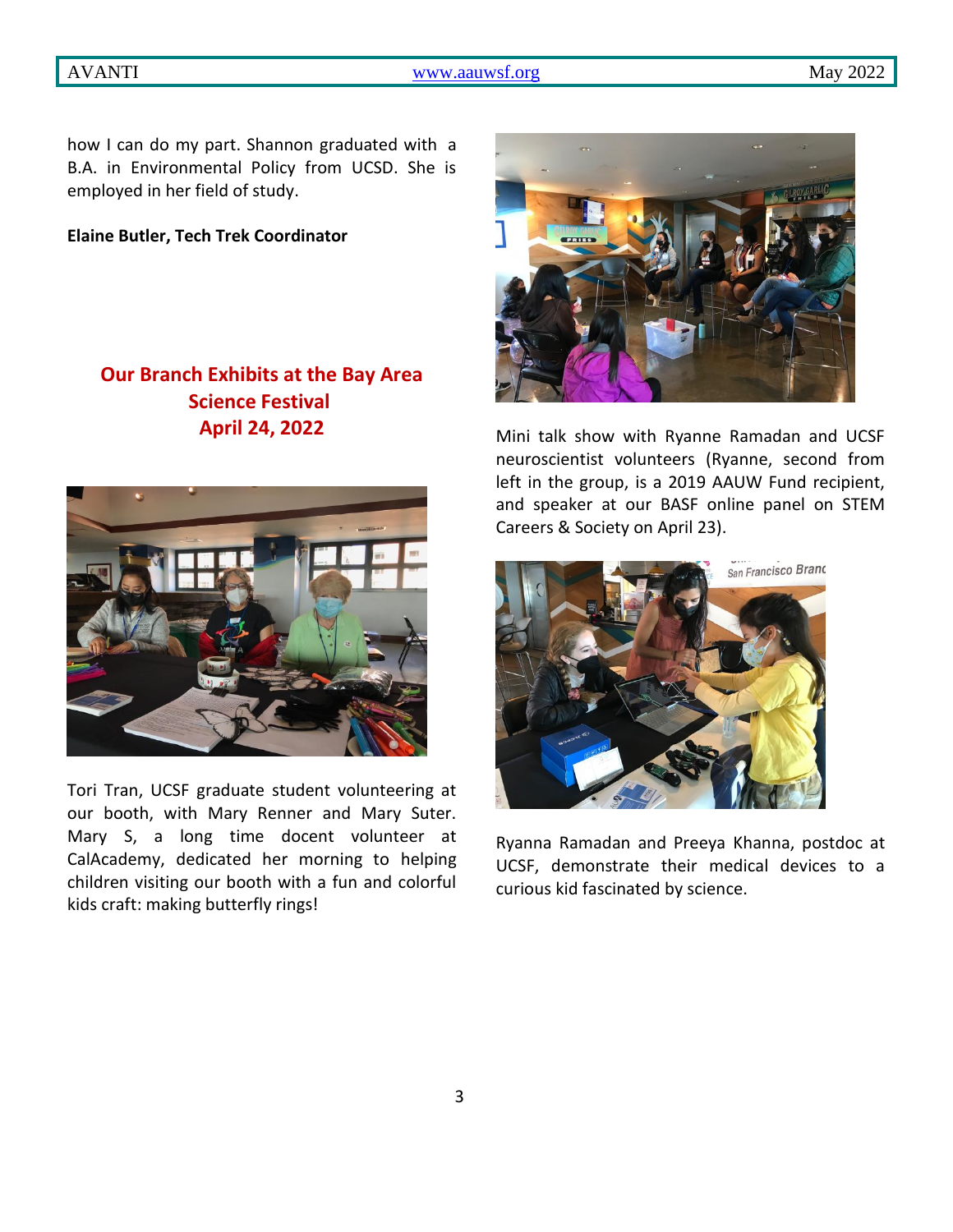

Thanks to a partnership with SaveNature.org, we hosted their Insect Discovery Lab which was a great success with the public.

*Photo Credits: Rosaura Valle-Mary Renner*

## **Pat Camarena**



**The Collector**

In spite of being born into a branch of a wellknown wealthy New York family, young Peggy Guggenheim still needed to make some money based on her own merits. Working as a clerk at a local avante-garde book shop brought her into contact with a wide range of bohemian artists who frequented the shop. As a result of these early contacts, she developed an amazingly open mind as to what modern art was and what it could be. She became interested in being part of this evolving art scene.

When she turned twenty-one in 1919, Peggy came into quite a large inheritance. The dark years of WWI and the influenza epidemic were almost over, By 1920, young Peggy decided to move to Paris. There she rubbed elbows with the developing bohemian community of writers, musicians, and painters who had found themselves preferring to live in Paris, (in many cases, living in poverty) Many expats had decided that the Parisian life-style among kindred creative spirits was preferable to returning to their pre-war homelands. Peggy began to move in these social circles acquiring many friends and mentors. Man Ray photographed her. Marcel Duchamp and Constantin Brancusi became close friends.

Many stops and starts ensued as she struggled to open her own financially self-sustaining gallery first in London, then in New York, & eventually in Paris She wanted to feature some of her own growing collection as well as up and coming new artists. Even though the outbreak of WWII was imminent, Peggy was still making plans to open a gallery. She purchased as much abstract and surrealist art as she could. However, a few days before the Nazis marched into Paris, Peggy, her then second husband surrealist artist Max Ernst, and some of their artist friends evacuated and eventually rode out the war in New York. In only seven years, she had assembled her collection of Picassos, Dalis, Magrittes, Miros, one Klee, and a Chagal, among others. .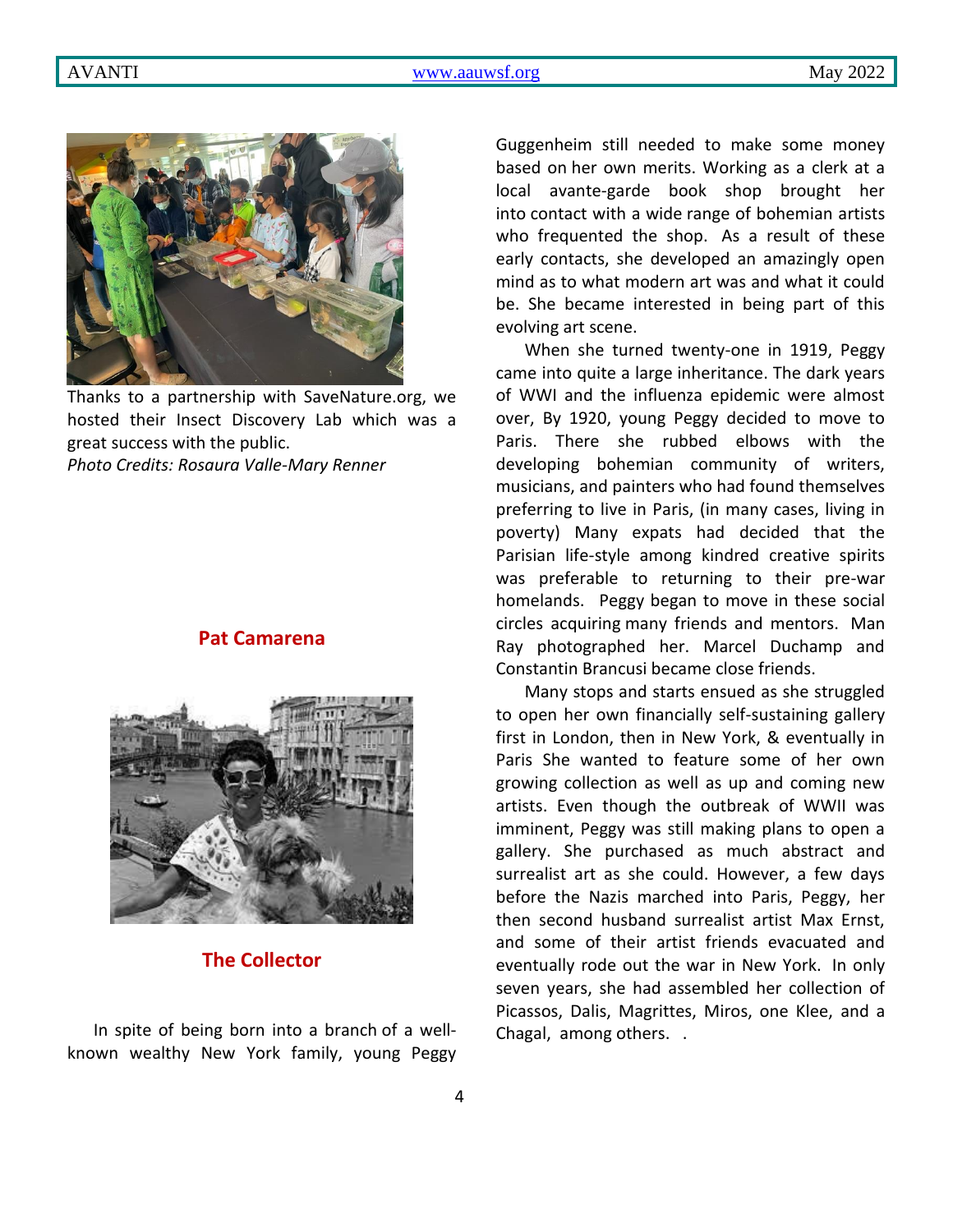A few years after the war, Peggy received an invitation to exhibit her surrealist and abstract collection in the disused Greek Pavilion of the prestigious Venice Biennale International Exposition to be held in 1948. By 1949 she had established herself in this unfinished palazzo on the Grand Canal. The refurbished Palazzo Venier dei Lioni was reborn as a lovely showplace but not just for Peggy's own modern art acquisitions Magr. Over the ensuing years, the Palazzo morphed into a well known gallery for up and coming modern artists in combination with works on loan from other museums,

The Palazzo Venier dei Lioni became one of the few European collections of modern art that also promoted a great number of works by American artists. Here, in her favorite city, amongst her beloved treasures and her Lhasa Apsos, is where Peggy Guggenheim joyously lived out the rest of her quirky life. A foundation supported by the Guggenheim Trust now manages her collection, and continues to support the advancement of new artists.

This year, the Venice Biennale will hold their international contemporary art exhibition from April through November. Close by, and well worth a visit, is Peggy Guggenheim's palace along the Grand Canal.

[www.artnews.com](http://www.artnews.com/) [www.jwa.org](http://www.jwa.org/) [www.theartstory.org](http://www.theartstory.org/) [www.independent.co.uk](http://www.independent.co.uk/)

## **Playing Now**

#### **Paula Campbell**

#### **Octet**

Wow – has this ever happened to you? Arrived at Berkeley Rep for matinee performance of Godess, find theatre closed. But playing in theatre across the patio is **Octet**. Turns out there's been a program change. OK – so today we're going to see **Octet**. I use the rest room, and there's an essay on the door about eight part harmony choirs – Octet – eight parts – hmm –what does this suggest? Turns out **Octet** is a musical – eight singers – no instruments except the singers' bodies. I'm starting to feel turned off. There's a handout on my seat about the E. Goostman Faith Center, which, it says, is closely involved with love, karate, knitting, and self awareness. It says the center is named for Eugene Goostman, the first chatbot ever to pass the Turing test at over 80%.

Chatbot  $-$  Turing test  $-$  what is this?

The stage is set with eight chairs, arranged in a circle. The actors file in, sit down, and one identifies herself as the leader of today's group session. Okay, I think I get it. The show is the meeting of some kind of therapy group. The members are involved with computers and identify themselves as addicts. Oh, now I really get it  $$ they're internet addicts. I begin to wonder if there's some way I can sneak, unnoticed, out of the theatre. But that's hard to do since I'm seated in the first row. I gird my loins for what may follow.

The group leader identifies herself, and asks for a member to start by telling their story. One woman volunteers – and then the singing starts! **OMG** --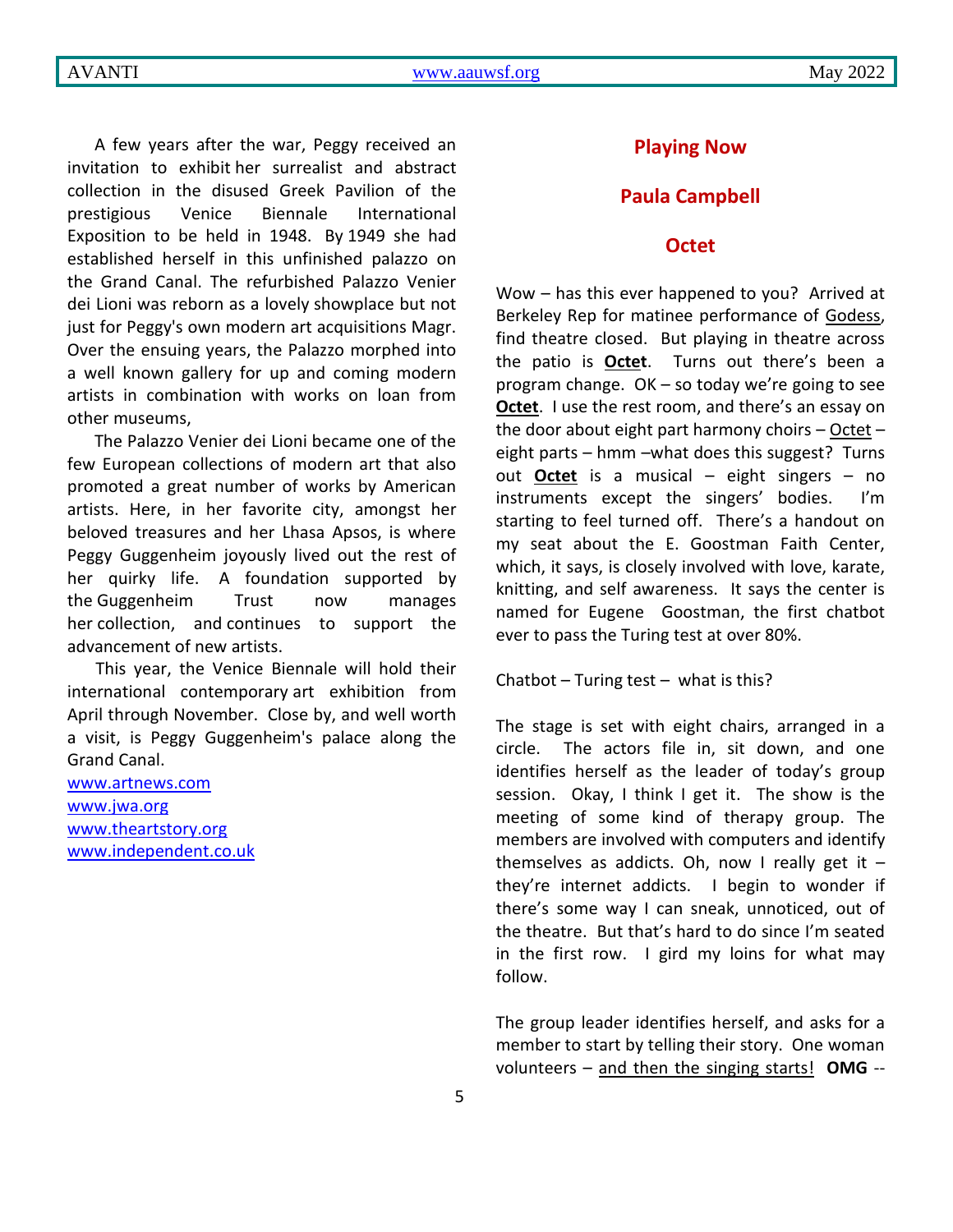I'm electrified – it's amazing – brilliant – touching – funny as hell. For two hours the eight participants sing their stories, their ideas, their experiences. Some are heartbreaking, others hilarious – all are fascinating and beautifully performed.

I've never seen anything quite like this. If it was closer to home (I'm not fond of the drive to Berkeley) I'd probably go back to see it again.

I can't remember having this much fun watching a stage performance. I urge you to see it. It's a spectacular show – but not a spectacle.

#### **Berkeley Rep.**

**Octet**, through May 29. Berkeley Repertory Theatre, 2025 Addison St, Berkeley Tickets: Box office: 510 647-2949 Online http://www.berkeleyrep.org Tues – Sat 8pm, Sun 7pm, Sat., Sun, 2pm.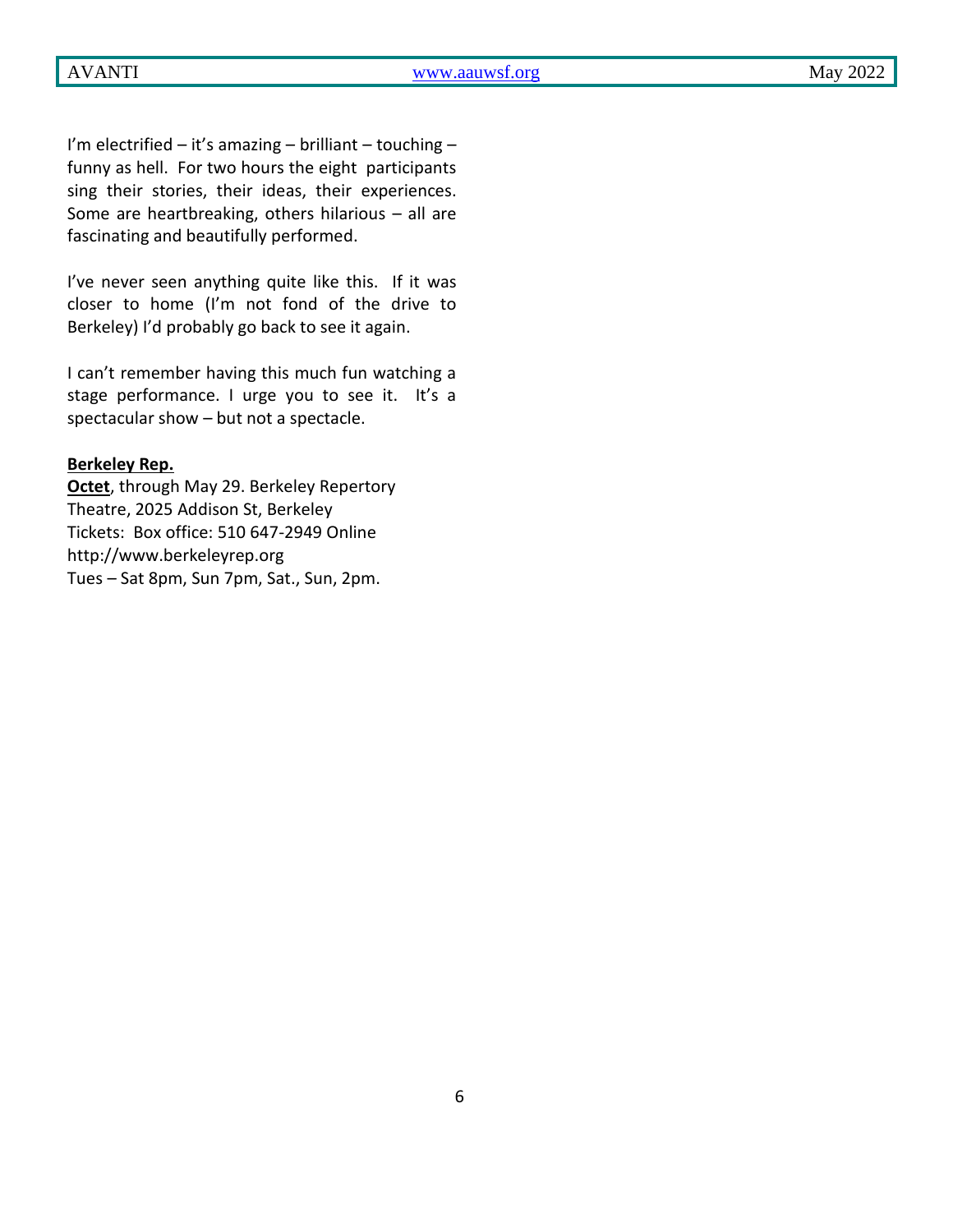AVANTI WWW.aauwsf.org May 2022

# **AAUWSF Board**

Contact us: **[aauwsfbranch@gmail.com](file:///C:/Users/Corrine/Documents/Avanti/aauwsfbranch@gmail.com)**

**Co-Presidents Barbara Spencer Kelly Joseph**

**Treasurer Corrine Sacks**

**Secretary Rosaura Valle** **Membership VP Mary Renner**

**Website Roli Wendorf**

**Public Policy**

**Avanti Editor Corrine Sacks** **Silver Jubilee Fund Chair Mary Suter**

**Voter Information Sheila Bost**

**Tech Trek Elaine Butler**

**Tech Trek Alumnae Group Rosaura Valle**

**Diversity, Equity and Inclusion Coordinator (DEI) Kelly Joseph**

# **May 2022**

| Sun                    | Mon                              | Tue | Wed                                                    | Thu                      | Fri                            | Sat |
|------------------------|----------------------------------|-----|--------------------------------------------------------|--------------------------|--------------------------------|-----|
| 1                      | $\overline{2}$                   | 3   | 4 TTAG                                                 | 5                        | 6                              | 7   |
| 8 Happy<br>Mothers Day | 9                                | 10  | 11 Board<br>Meeting 7PM                                | 12                       | 13                             | 14  |
| 15                     | 16 International<br>Books 7:30PM | 17  | 18 Lunch Bunch<br>12 Noon<br>DEI Book Group<br>7:30 PM | 19                       | 20 Afternoon/<br>Books 1:30 PM | 21  |
| 22                     | 23                               | 24  | 25                                                     | 26 Mystery/Adv<br>7:30PM | 27                             | 28  |
| 29                     | 30                               | 31  |                                                        |                          |                                |     |
|                        |                                  |     |                                                        |                          |                                |     |

*I've always tried to go a step past wherever people expect me to end up.*

**Beverly Sills**